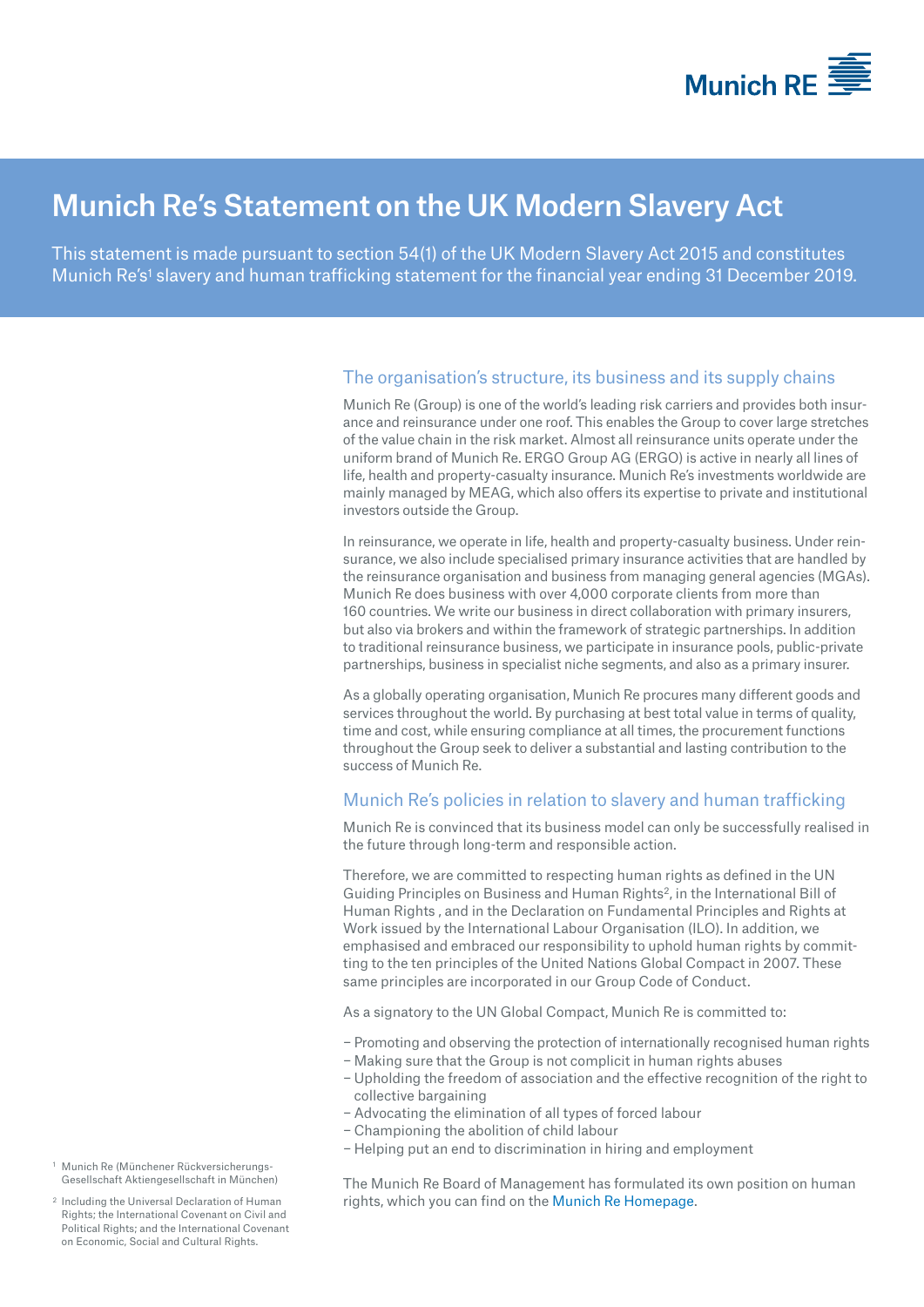# Munich Re's due diligence processes in relation to slavery and human trafficking in its business and supply chains

In order to bring our commitment to respecting human rights to life, Munich Re has developed a due diligence process that covers the key components of human rights due diligence:

- − Policy Commitment of the Board of Management to respect human rights
- − Identifying and assessing human rights risks and impacts
- − Implementing measures and monitoring
- − Reporting and communicating
- − Remedy and grievance mechanism

#### Assessment of human rights risks

In a systematic evaluation of potential risks, Munich Re defined the following four dimensions as critical to upholding human rights: employees, procurement, our core business of primary insurance and reinsurance, and investment management. For each of these dimensions, we identify, assess and, if necessary, mitigate potential risks with regard to the infringement of human rights.

We place particular emphasis on core business and investments. We are conscious of the fact that there is a range of industries and projects that may have a major impact on the environment, local communities and other stakeholder groups. The systematic anchoring of environmental, social and governance (ESG) aspects in core business enables us to identify these risks and, in cooperation with our clients, to minimise them as far as possible. With this in mind, we have specific analysis tools in place. We established twelve generally applicable ESG aspects which explicitly include human rights and labour rights. These aspects help to identify industrial sectors with high ESG risk exposure, thus allowing sensitive business topics to be recognized. Questionnaires specially tailored to these topics were integrated into an ESG tool, which helps our underwriters systematically take ESG aspects into account when performing risk assessments.

In addition, we have created a risk mapping tool specifically for human rights. This tool is designed to aid our employees in categorising and evaluating countries and economic sectors as per various indices and human rights topics. We consider the following topics when mapping risks by country: child labour and forced labour; discrimination on the basis of gender, sexuality or religion; corruption; threats to communities; restrictions on people's liberty or freedom; international and domestic conflicts. When we analyse sector risks, we focus on working conditions, child labour and forced labour, occupational health risks, and the sources of commodities.

#### Measures to manage human rights risks

#### a) Measures for each risk dimension

For each of the four risk dimensions that we have defined – employees, procurement, our core business and investment management – we have implemented measures, norms (incl. Underwriting guidelines), and governance instruments. This enables us to reduce or mitigate risks with regard to violations of human rights; these approaches also guide our decision-making in line with conscientious management practices.

As an employer, Munich Re undertakes to observe international human rights standards and provide optimum working conditions for its staff with special focus on occupational health and safety, promoting diversity, and equal opportunities. Our Groupwide Diversity Policy sets down the most important principles in this action field and forms the basis for overarching and comprehensive diversity management. The focus areas of gender, age and internationality are key for our activities. Equal treatment is an inherent part of our corporate culture. Our Code of Conduct and additional self-commitments for responsible behaviour specify that we expect our employees to observe the personal dignity, privacy and personality rights of every individual. We do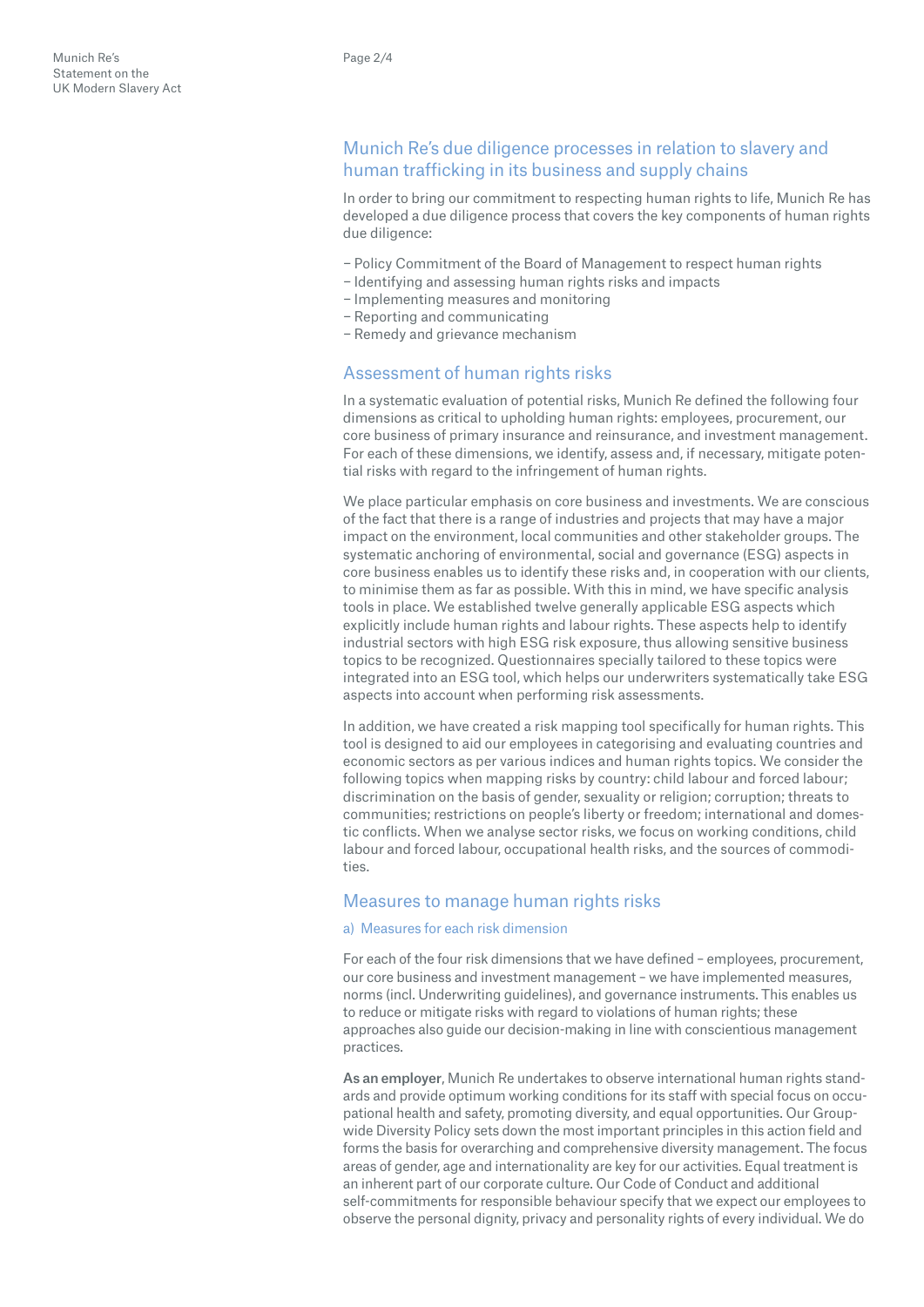not tolerate any discrimination (on grounds of age, sex, ethnic origin, nationality, political opinion, race, religion or the like), sexual harassment, other personal harassment, or insulting behaviour.

With regard to all our procurement decisions and activities, we always observe the principles of compliance and we embrace corporate responsibility throughout the value chain. Environmental, social and governance (ESG) criteria play a pivotal role in our procurement of goods and services. We ensure compliance with ESG criteria and acceptance of the ten principles of the UN Global Compact in our day-to-day interaction with suppliers. To ensure compliance with the UN Global Compact within the supplier relationship, Munich Re implements a Corporate Responsibility (CR) clause into its standard contracts. If we believe the principles of the UN Global Compact have been breached, Munich Re reserves the right to cancel the contractual relationship by way of extraordinary termination for good cause. If a new supplier wishes to do business with Munich Re, it must first complete a supplier registration process. Using a self-disclosure questionnaire, it is requested to provide key information on the subject of sustainability. This voluntary information also addresses aspects relevant for exclusion criteria (refusal to sign the CR clause can be an exclusion criteria). Within the supplier registration process, it is mandatory for the supplier to confirm compliance with the UN Global Compact.

Munich Re has signed up to the Principles for Sustainable Insurance (PSI) and as such is committed to making allowance for ESG aspects that are relevant for our (re-)insurance business. A set of underwriting guidelines defines how all underwriters and client managers are to handle ESG risks in insurance transactions. These binding guidelines as well as best practice recommendations were drawn up for sensitive topics and industry sectors; they are applicable for reinsurance, primary insurance and investment. These documents place particular emphasis on child labour and forced labour in mining, farming, and along their respective value chains, as well as the forced resettlement of indigenous communities. Human rights risks that threaten our reputation are presented as part of due diligence to the Reputational Risk Committee, which then takes a decision, possibly rejecting the risky course of action.

Because our business model as an insurer has a long-term focus, sustainability criteria play a key, strategic role in investment. We are obligated to invest our clients' money sensibly and profitably in a manner that adheres to strict security and return requirements. Which is why we have committed to observing the Principles for Responsible Investment (PRI) and consider it essential to integrate ESG aspects in our investment processes. For the majority of Munich Re's investments, our target is to be sustainable in accordance with our Group-wide Responsible Investment Guideline (RIG) and we track our progress in this regard in an internal sustainability index. Over 80% of our investments were invested sustainably in 2019. We systematically incorporate individually defined ESG criteria into the selection process for every class of asset. For investments in equities and bonds we use sustainability indices, ratings and specific ESG research by MSCI which also includes human rights issues. In the asset classes of infrastructure, renewable energies, forestry and farmland, ESG aspects including human rights issues are reviewed in the due diligence process for investments. We regularly review our sustainability criteria for all assets.

#### b) General measures

Suitable monitoring systems help us examine the effectiveness of our measures. We strive to continually improve our processes of due diligence and expand our screening of risks; we also regularly raise awareness of human rights among our staff and business partners.

If a violation of human rights is reported, or we learn of it by any other means, the Munich Re compliance units responsible will look into the violation. An investigation is launched, which follows a procedure defined in an internal set of guidelines. Every potential instance of misconduct will be investigated and responded to. If we learn of human rights violations in an existing contractual relationship, we will engage in dialogue with the responsible stakeholders and seek to put risk-mitigating measures into practice.